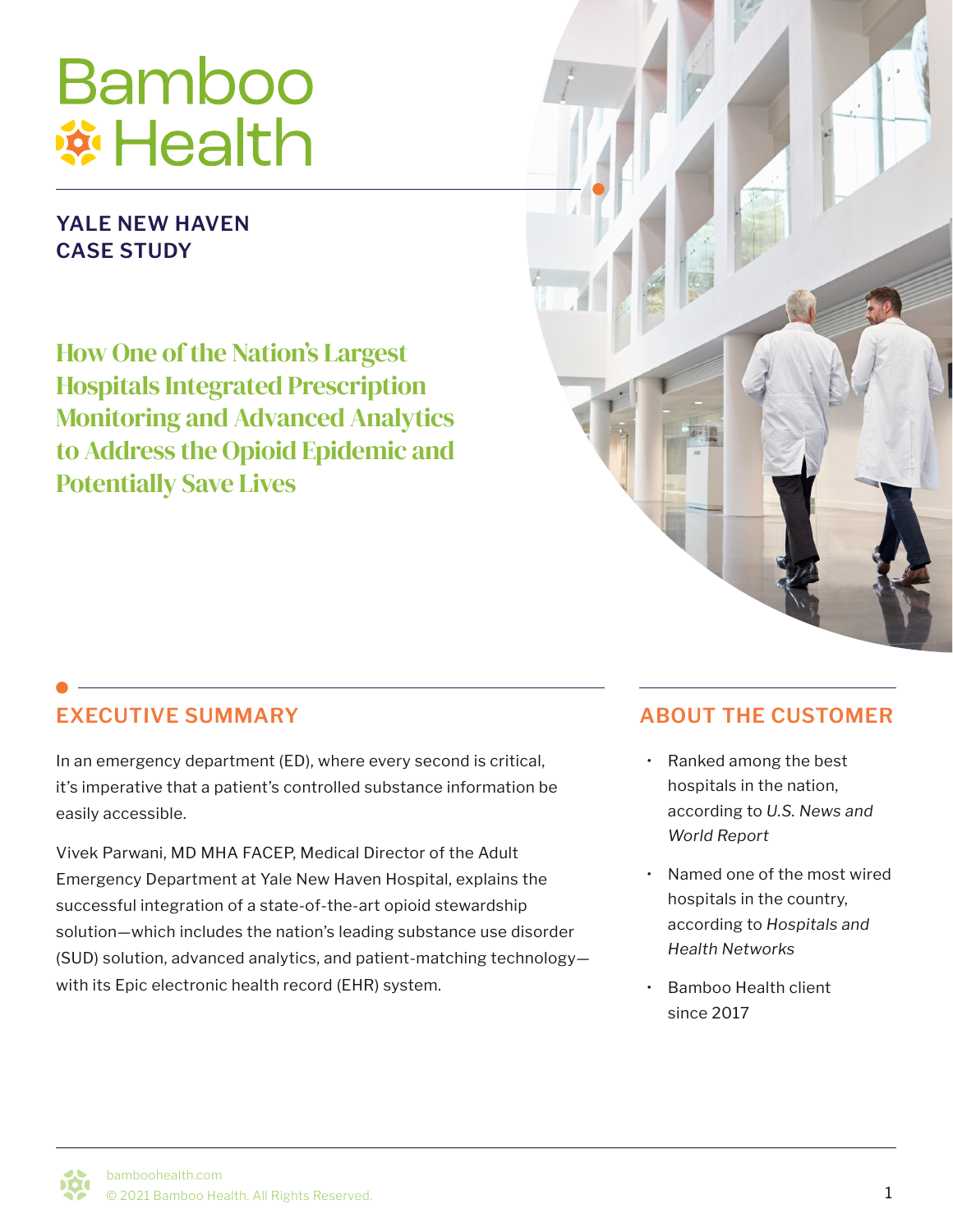# The Challenge



#### Treating patients with Substance Use Disorder in the Emergency Department

The ED is a 24/7/365 operation. The Adult ED at Yale New Haven Hospital sees as many as 300 patients a day, and two thirds of those are at off hours. "We need to have quick and easy access to their opiate and other controlled substance prescription history at any time of day. Until we had these tools integrated into our daily routine, our clinicians had to separately log into the state prescription drug monitoring program (PDMP) to check a patient's prescription history," says Parwani.

A separate login was necessary for the EHR and the PDMP. This cumbersome process involved frequent login ID changes, and often tracking down a staff member for help logging in. That process could often take as long as 10 minutes. For that reason, a patient's controlled substance history was often never checked. The technology struggle of looking at multiple websites was a real burden.

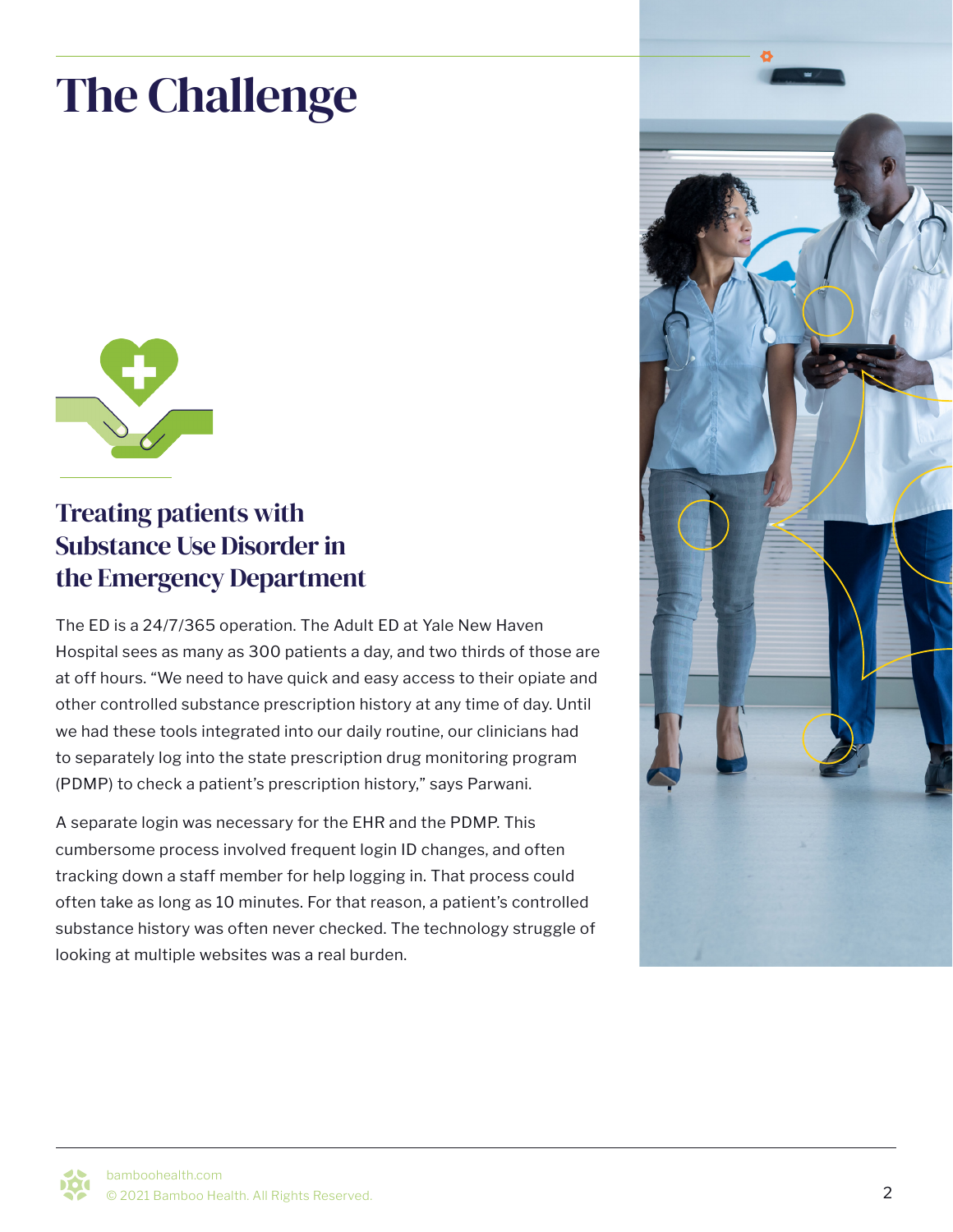## The Solution

Yale New Haven Health implemented Bamboo Health's NarxCare SUD advanced analytics solution. "NarxCare has had the biggest impact of any tool we have integrated into the EHR," says Parwani. "We are able to see the Narx Score on the patient's profile within the EHR. That has really made a big difference. We have everything in one place to fully evaluate the patient's history, and the graphs make the evaluation fast and streamlined."

"Now the overdose risk score is as easily accessible as a patient's height, weight, and allergies. To have that as part of their integral care has really been a big success," Parwani continues. "When we pull up the PDMP report, it's consistent with reality. And the Bamboo Health Patient Matching technology ensures that we are viewing the right patient's prescription history, and that records are up to date."

"NarxCare has had the biggest impact of any tool we have integrated into the EHR."

#### **Vivek Parwani, MD MHA FACEP**

Medical Director, Adult Emergency Department Yale New Haven Hospital

#### Yale New Haven Health by the Numbers





**With 1,548 beds, Yale New Haven Hospital is the fourth largest hospital in the United States**



**Yale New Haven's Adult ED treats more than 100,000 patients annually**



**Experienced a 30% increase in ED visits for opioid overdose in just one year (mid-2016 to mid-2017)**



**Uses Epic EHR platform**



**Integrated Bamboo Health's NarxCare via PMP Gateway into EPIC**

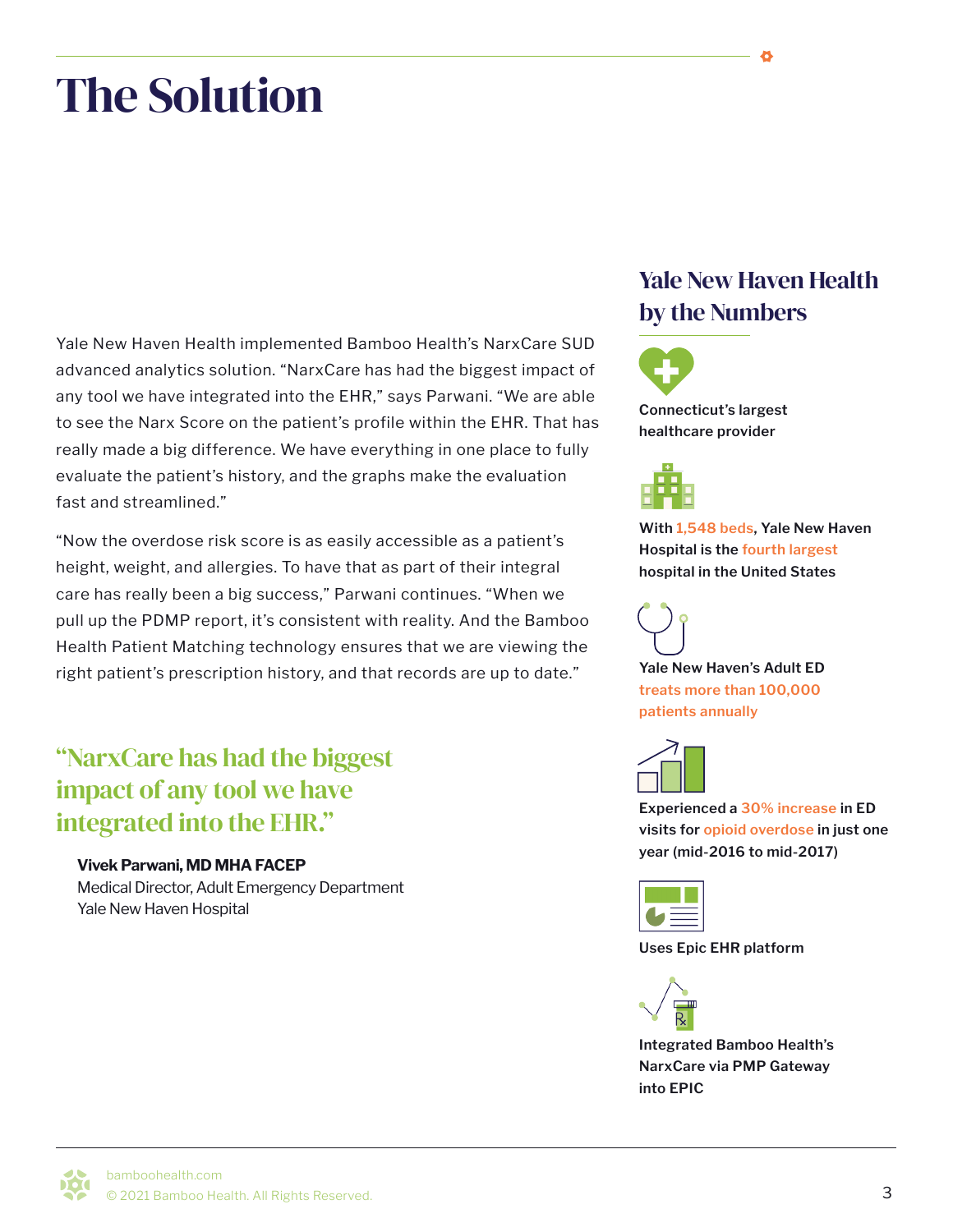# Helping Save Lives

Frequently, patients present with an altered level of consciousness, even unresponsive. Often, there is no information available to help figure out the cause. Having quick, easy access to controlled substance prescription history can help better inform clinicians in the ED. Seeing a patient's controlled substance prescription history in a matter of seconds, rather than the several minutes it might have taken before, gives the doctor the ability to potentially save a patient's life.

Yale New Haven Hospital treated "JW," a 78-year-old female patient who was having a hard time breathing and presented to her primary care office with hypoxia (a low oxygen level). JW was a former smoker who had suffered a heart attack and chronic obstructive pulmonary disease (COPD). The clinicians who sent her to the ED were unsure which condition was causing her hypoxia. Testing for both heart failure and COPD were unrevealing.

A check of NarxCare revealed a Narx Score of 571, which caused concern. The physicians who sent her to the ED were unaware of other prescribers. Like many patients, JW did not understand the risks of polypharmacy, the simultaneous use of multiple drugs to treat a single ailment or condition. Access to NarxCare in the EHR allowed the ED physician to very quickly see what was wrong. Yale New Haven physicians worked with JW's team of doctors to assure a single provider and transparency of her prescriptions. On that day in the ED, NarxCare helped save her life.

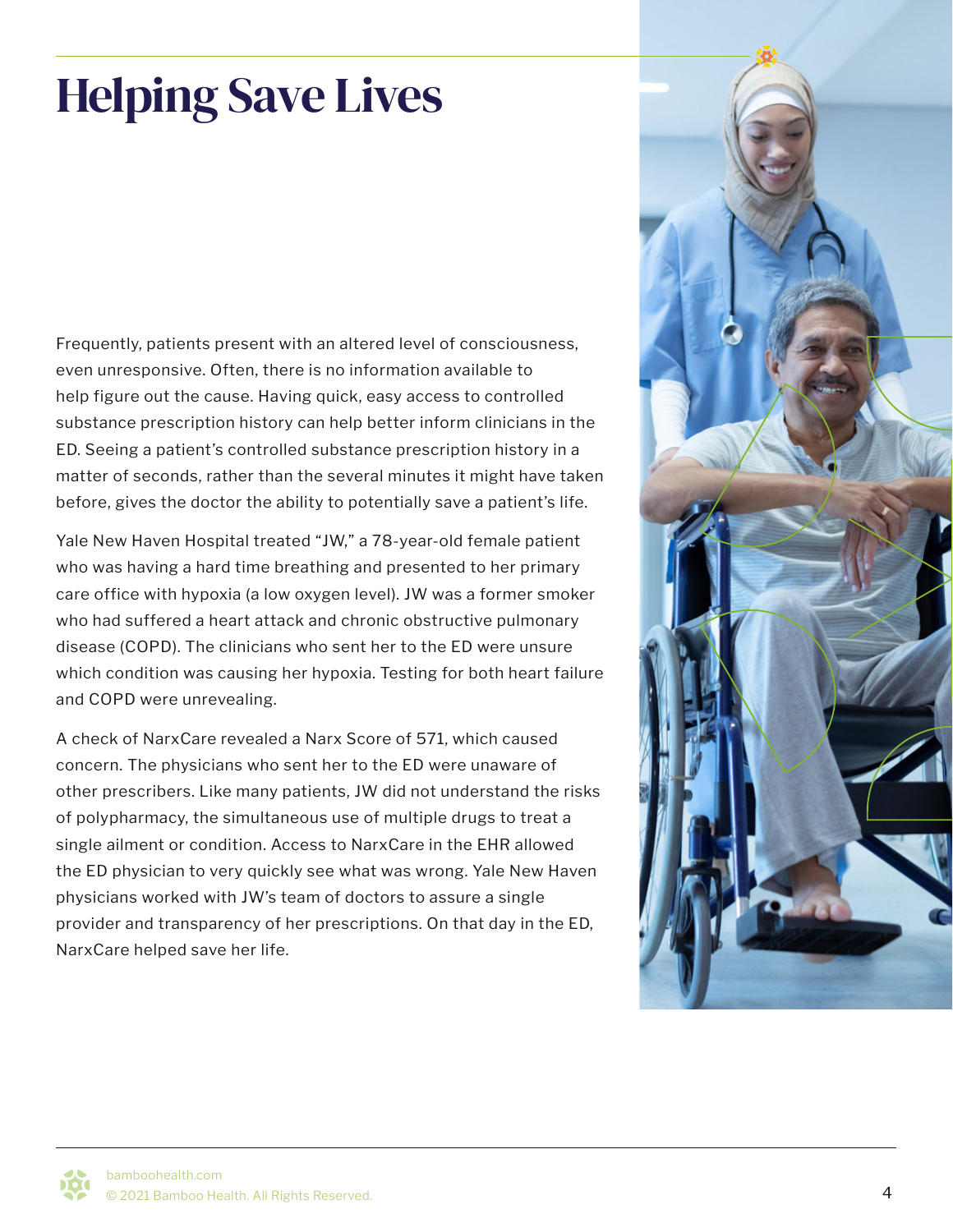# Exceptional Reliability



"The integration process was quick and efficient. We were up and running within two months. From a provider's perspective it was seamless. It has been exceptionally reliable and one of the few interventions or tools that have been praised across the board by our staff," Parwani says.

He continues, "NarxCare has helped us combat the opiate epidemic by quickly and easily viewing patient's controlled substance history, detecting abuse earlier, and allowing doctors to intervene in those cases."

#### **OPIOID FACTS FOR CONNECTICUT**



In 2017, there were **955 overdose deaths involving opioids – a rate of 27.7 deaths per 100,000 persons**, which is twice the national rate of 14.6 deaths per 100,000 persons.



**Prescription opioids were involved in 273 deaths in 2017**, a more than fourfold increase from 60 in 2012. The rate of overdose deaths involving opioid prescriptions steadily rose from 1.6 deaths per 100,000 persons in 2012 to 7.7 deaths per 100,000 persons in 2017.

*Opioid Summaries by State, National Institute on Drug Abuse, 2019*

### Yale New Haven Health's Response to the Opioid Crisis

**Yale New Haven Health adopted system-wide objectives to expand SUD services and address the rapidly escalating opioid crisis. Bamboo Health solutions are being utilized to support these objectives.** 

- **• Ensure that medical professionals screen for SUD, integrating new and efficient screening tools into the EHR.**
- **• Expand access to evidencebased SUD treatment providers and programs.**
- **• Use EHR data to improve care throughout the system.**

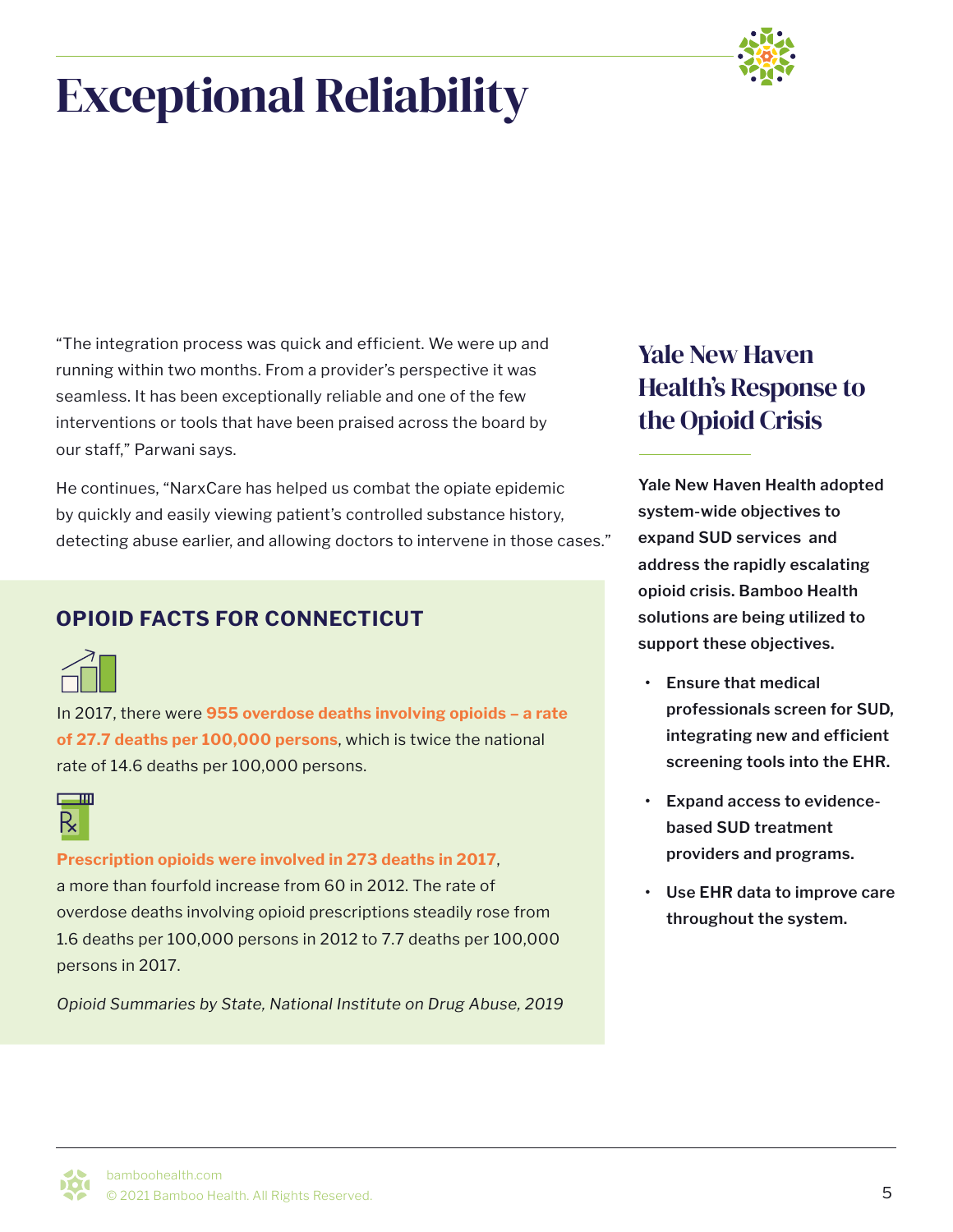

### Bamboo Health Solutions Implemented by Yale New Haven Health

#### **NARXCARE**

An SUD solution that enables prescribers and dispensers to identify patients who may be at risk for prescription drug addiction, overdose, and death, and equips clinicians and care teams with the tools and technology they need to help those patients. NarxCare aggregates and analyzes prescription information from providers and pharmacies and presents interactive, visual representations of that information, as well as advanced analytics and risk scores to help physicians, pharmacists, and care teams provide better patient safety and outcomes.

#### **PMP GATEWAY**

A managed service platform provides healthcare providers with comprehensive connectivity, clinical decision support, patient support and engagement, and care coordination. The nation's largest EHRs and pharmacy management systems have established connectivity with PMP Gateway to integrate PDMP data, analytics, tools, and resources directly into their clinical workflow.

#### **BAMBOO HEALTH PATIENT MATCHING**

An identity resolution system processes records from various data sources to identify a single individual's records and provides the most accurate record of a patient's history. Bamboo Health Patient Matching helps prevent medical identity theft, medication errors and testing errors, wrong person procedures, or even death.

#### How Does NarxCare Scoring Work?

**The Narx Score is a weighted combination of multiple variables including number of providers, number of pharmacies, strength of dispensations, and overlapping prescriptions. The score is intended to create a composite risk index, which increases as the value of one or more of the risk factors in a PDMP report increases. The Narx Score has a time element such that more recent activity is weighted more heavily than distant activity. Scores are computed for three different drug types: specifically, narcotics, sedatives, and stimulants.**